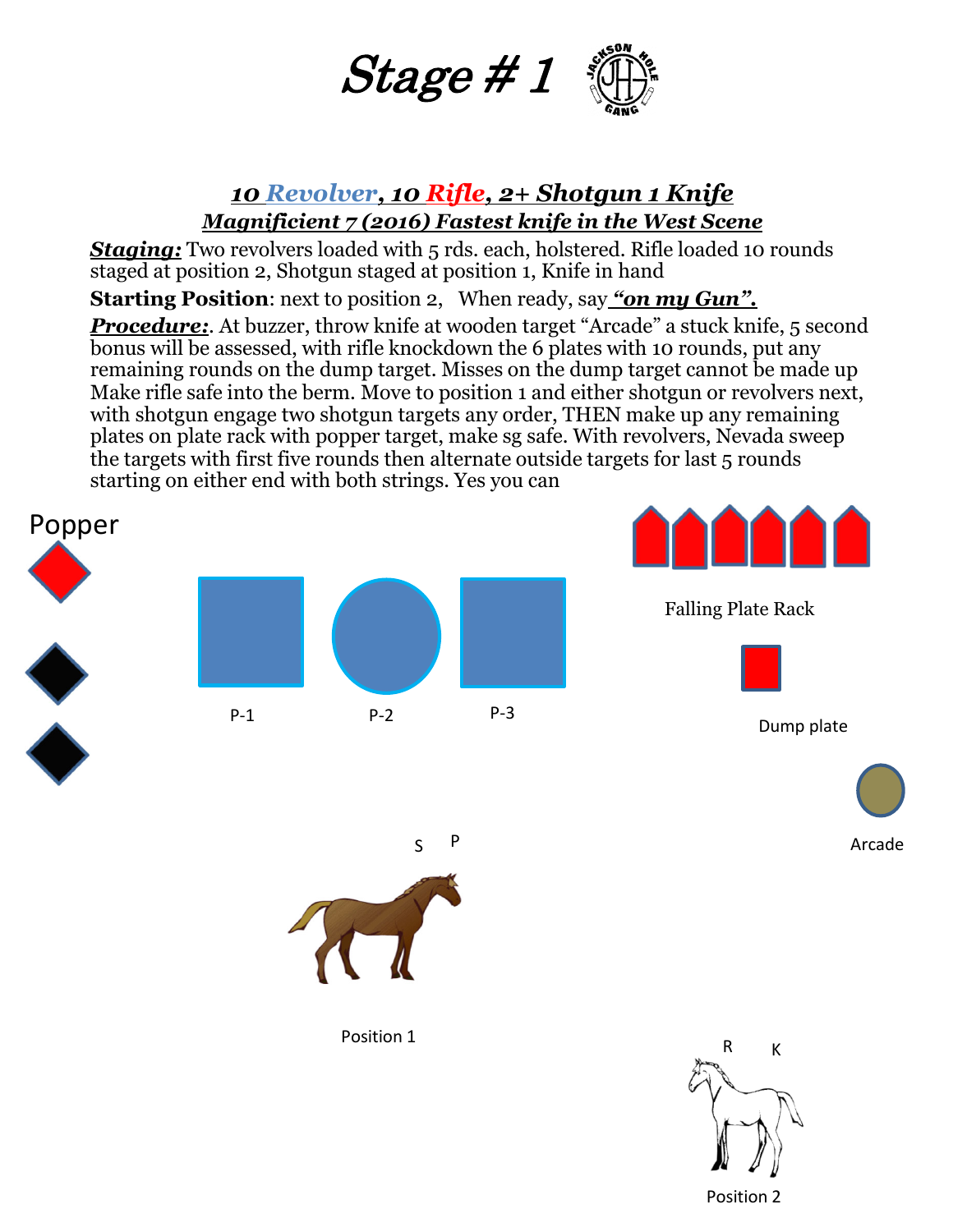

# *Stage # 2*

#### *10 Revolver, 10 Rifle, 6+ Shotgun*

*Laundry Day* 

**Staging:** Two revolvers loaded with 5 rds. Each, holstered, Rifle loaded with 10 rounds at position 2. Shotgun at whichever position you start at *Starting Position:* Shooter starts at position 1 or 2 firearm in Hands when ready say, **"Don't ya be burning up my clean laundry":**

**Procedure: a the buzzer**, at position 1 with revolvers, double tap P2 then sweep targets from either end, repeat instructions, at position 2 with rifle, repeat pistol instructions on rifle targets. While moving between 1 and 2 position engage shotgun targets when you can see them, Rifle cannot be last so, PRS or RPS or RSP

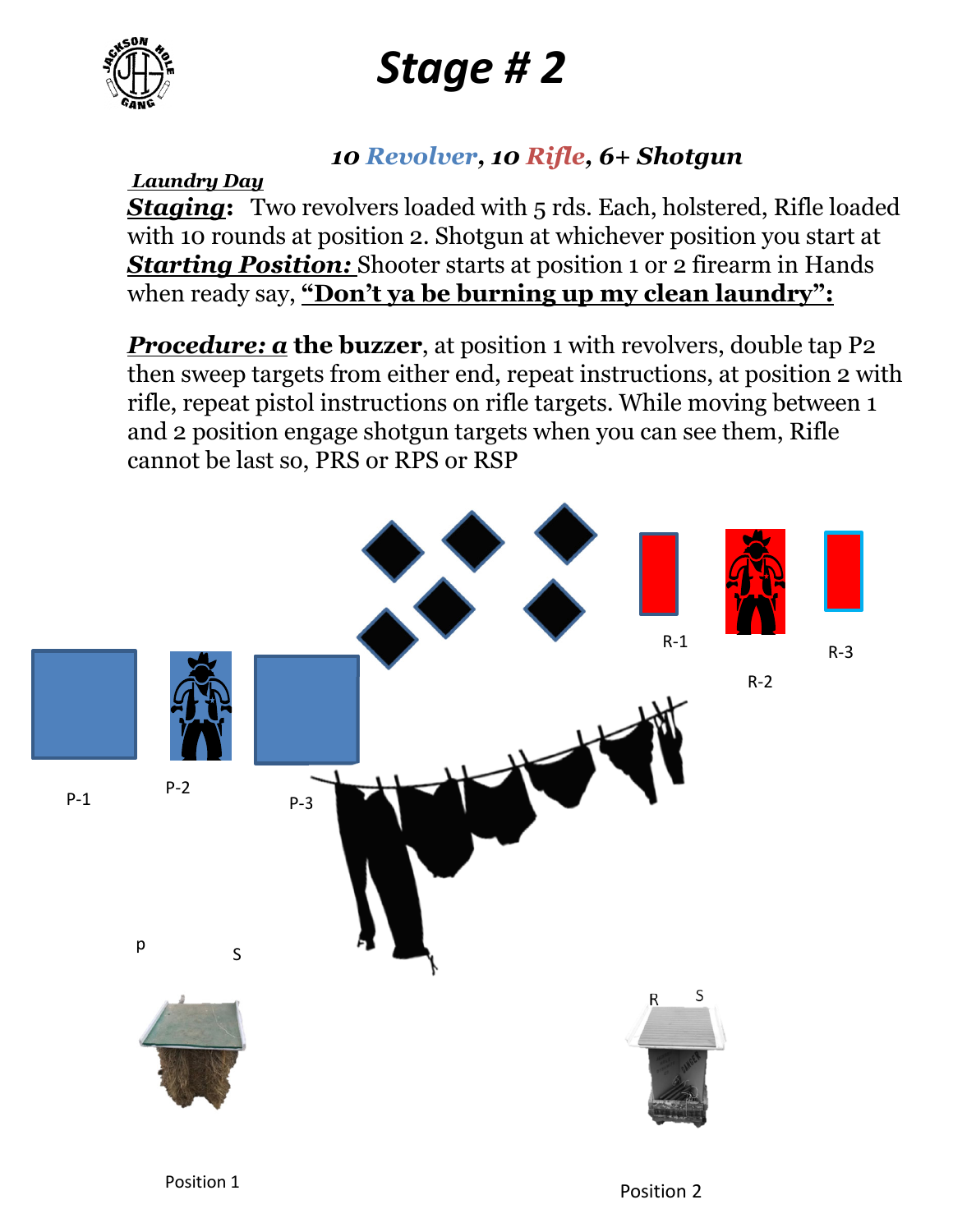### *Stage #3*



#### *10 Revolver, 10+1 Rifle 2+ shotgun*

### *The Missouri Boat Ride*

*"Staging:* Revolvers holstered with 5 rds. each*,* Rifle loaded with 10 round at position 1, Shotgun staged at position 1.

**Starting Position** : either position, At the ready When ready say **"We got something called … A Missouri Boat ride***"*

**Procedure:** start with Rifle or pistol At the buzzer: with pistols engage P1-P3 in an rebel sweep,. At position 2 with rifle, engage the activator until down then repeat revolver instruction's, reload as many as needed anytime after beep. at position 1 engage 2 shotgun targets any order.

Rebel sweep: put four rds. on target 1, three rds. on target 2, 3 rds. on target 3 starting on either end

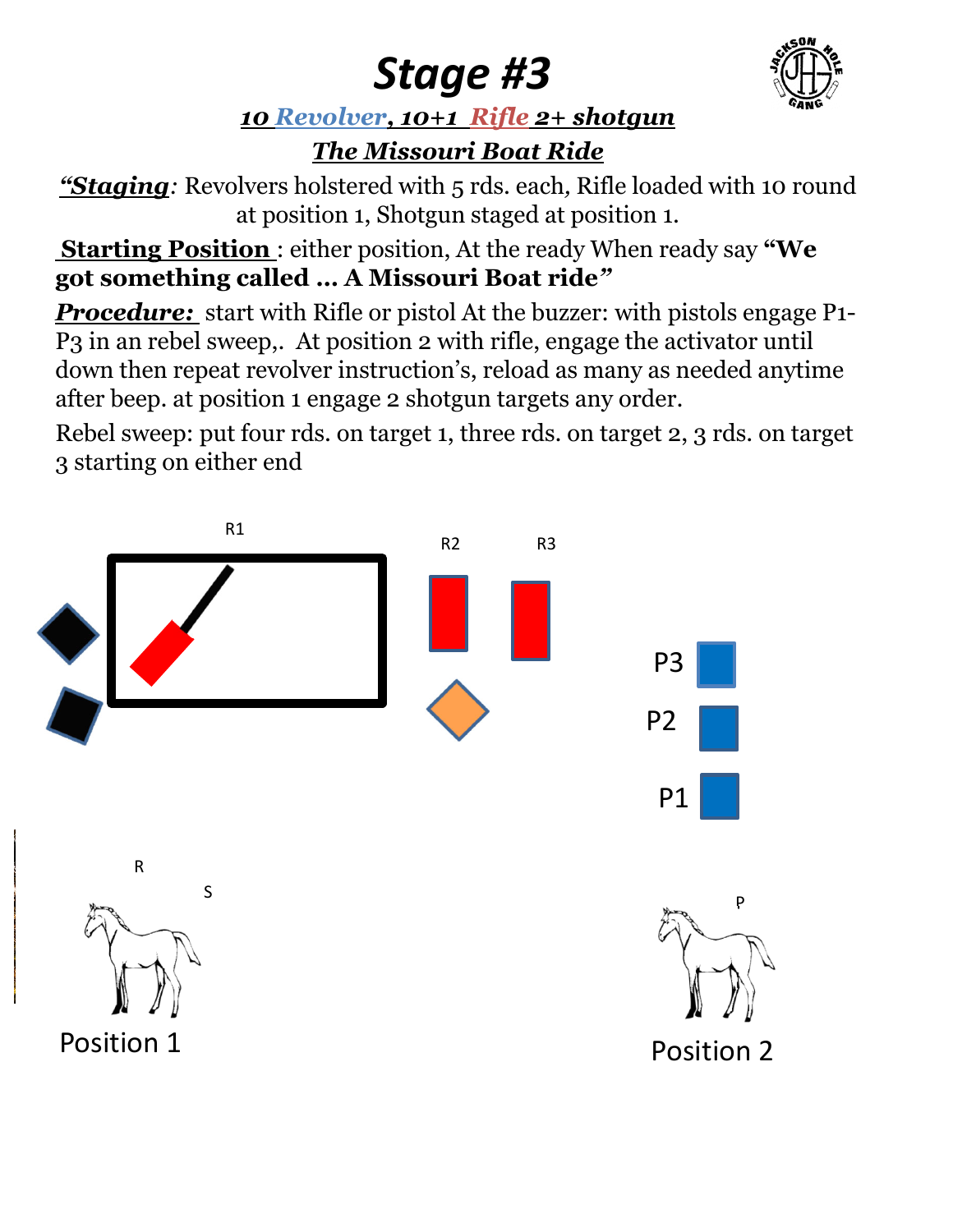



### *10 Revolver, 10 Rifle, 1+ shotgun*

**Staging:** Revolvers loaded with 5 rds. each and holstered in card table holsters, rifle loaded with 10 rounds at position 1 shotgun at position 1

**Starting Position:** Sitting at card table hands gripping table. When ready say "500, must be a peach of a hand".

**Procedure:** At the buzzer, flip the table and with pistols continuous alternate each target starting on either end. Make pistols safe in table holsters or your holsters. Move to position 1, Repeat instructions with rifle, with shotgun, knockdown 4 shotgun targets



S



P



Position 1

R